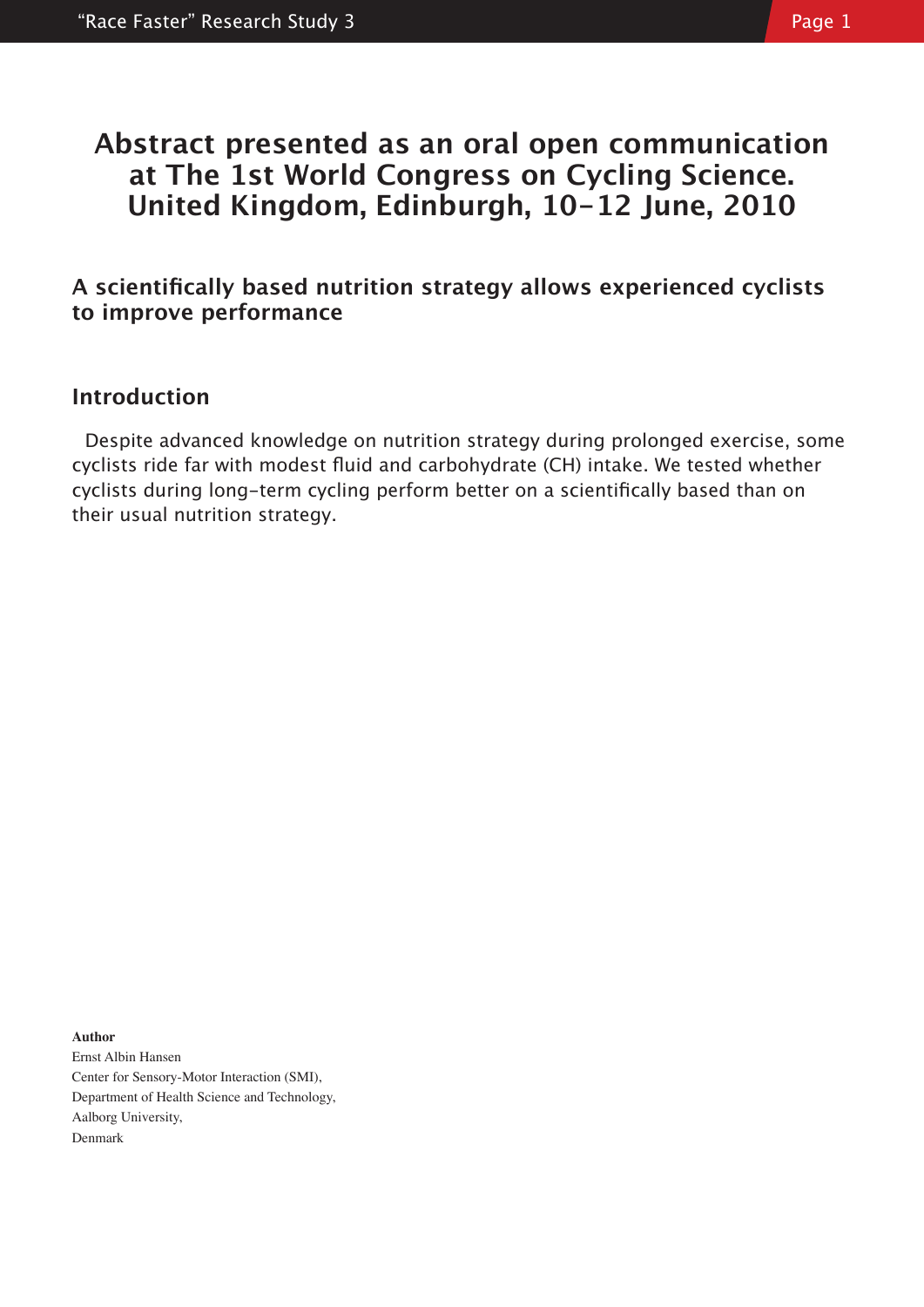### **Methods**

Fifteen cyclists (14 men, 1 woman, mean height 181 cm,  $s = 6$ ; body mass 73 kg,  $s = 8$ ; age 34 years,  $s = 12$ , with 12 years,  $s = 8$ , of competitive experience and 10 hours/week,  $s = 3$ , of cycling during the preceding 3 months reported twice. The first test consisted of 80 km self-paced cycling on a simulated 16 km hilly course followed by 5 min rest and 48 km time trial (TT) on the hilly course. Cyclists used their own road bicycles that were mounted on Computrainer ergometers being connected to laptop computers running the Computrainer software. In the second test, during the initial 80 km, each cyclist repeated the same performance as in the first test. Subsequently, a TT was performed as in the first test, i.e. without any feedback of previous performance. In one of the tests, a scientifically based nutrition strategy (S) was applied where High5 EnergySource drinks containing 95 g CH/L water were ingested. Cyclists ingested 500 mL 15-0 min before test start, then 250 mL from 15-30 min, and subsequently 1 L/hour throughout rest of the test. In the other test, cyclists applied their usual nutrition strategy (U). Two weeks separated the tests. Nutrition strategies were counterbalanced.